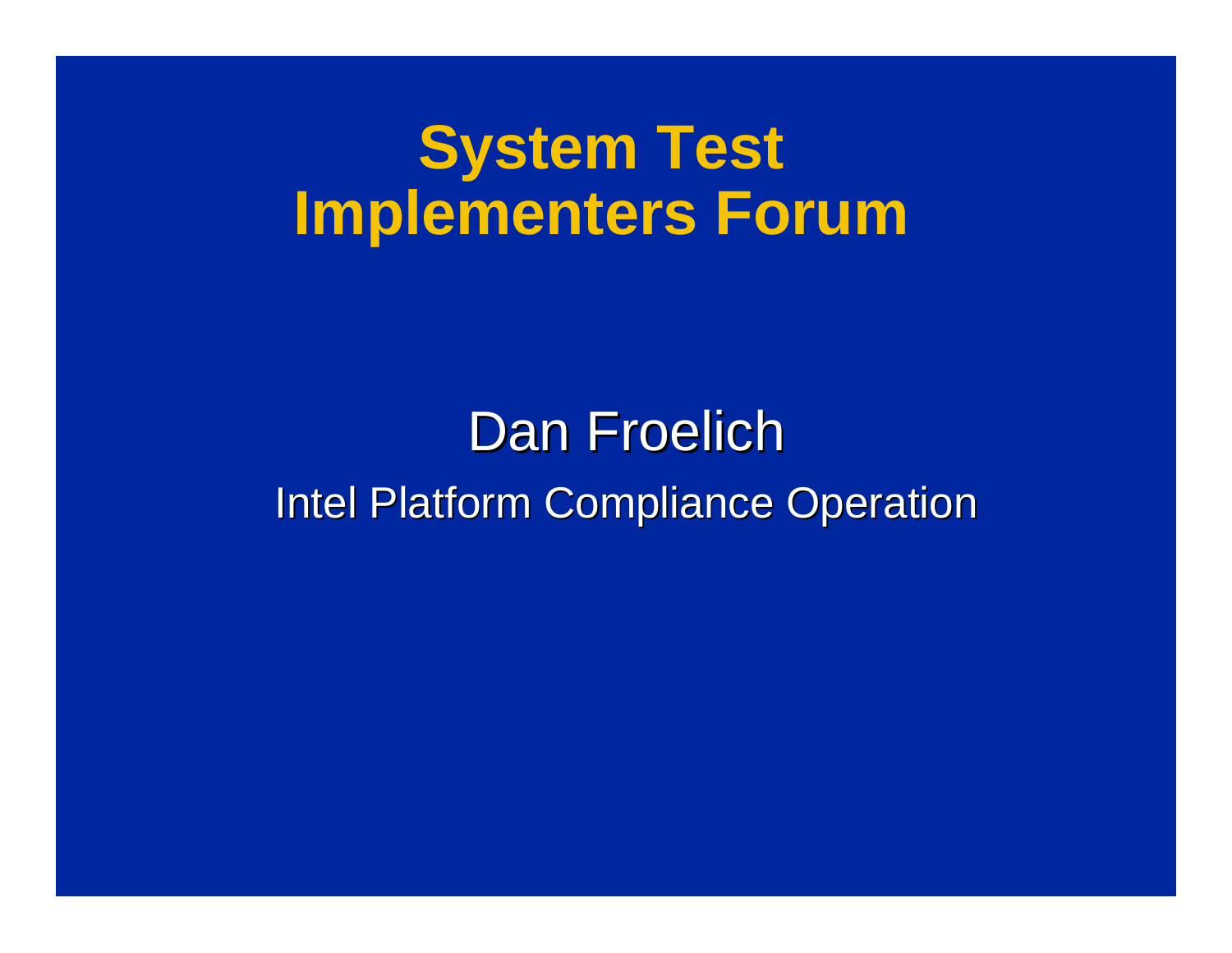#### **System Tests Impact USB Vendors**

**System Test Implementer** 

**o Device Behavior Affects Overall System** 

- **Bandwidth Consumption**
- **Power Usage**
- **Ease of installation**
- **C** System Bios USB Support
	- **Keyboards**
	- **Hubs**
- **Specification Minimums** 
	- **1.1 or 2.0 starting in 2001**

#### **System Test Provides Tests To WHQL**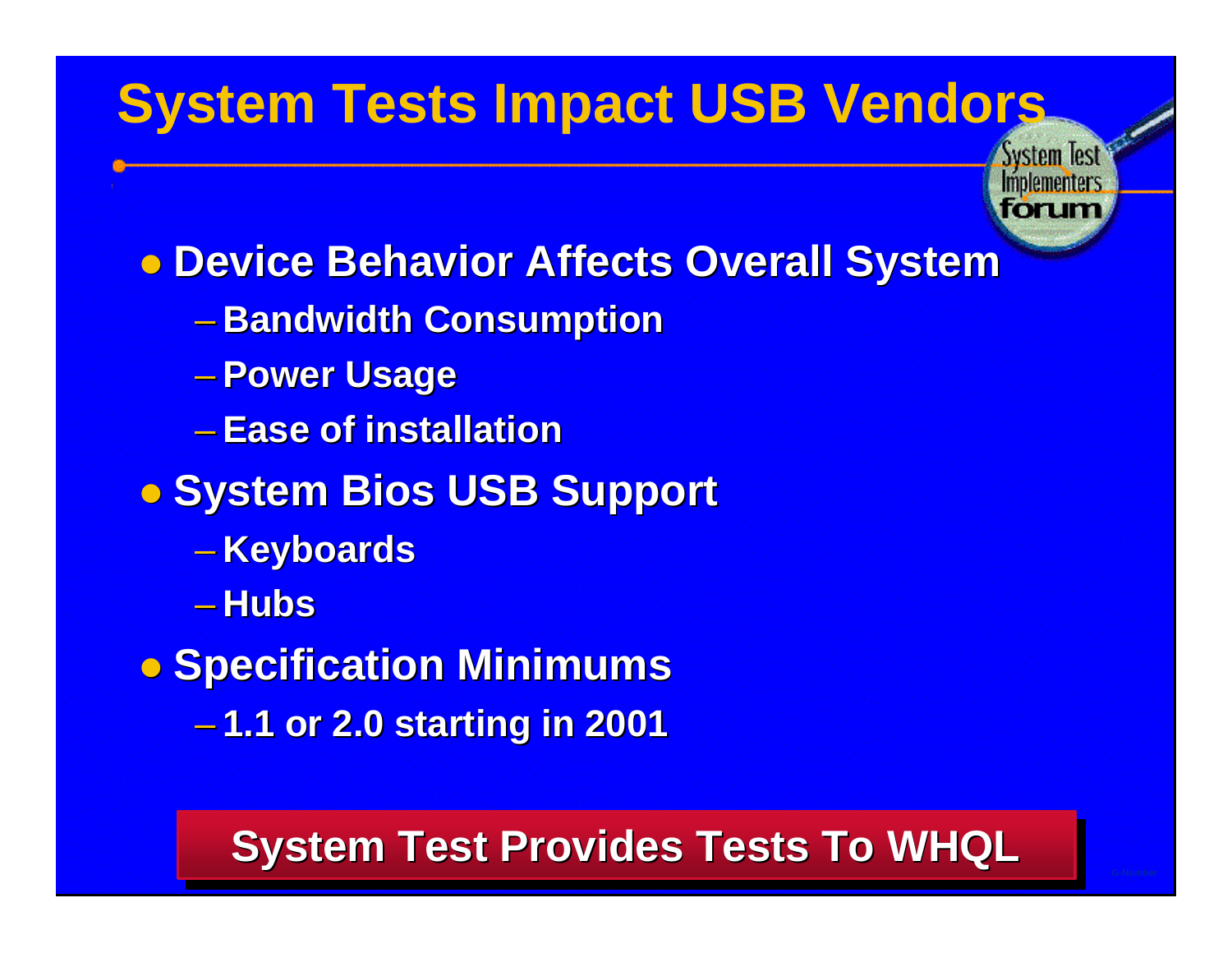



**. Successful System Design . System Test IF in Review** l **USB Tests** – **PC99** – **PC01 o** Resources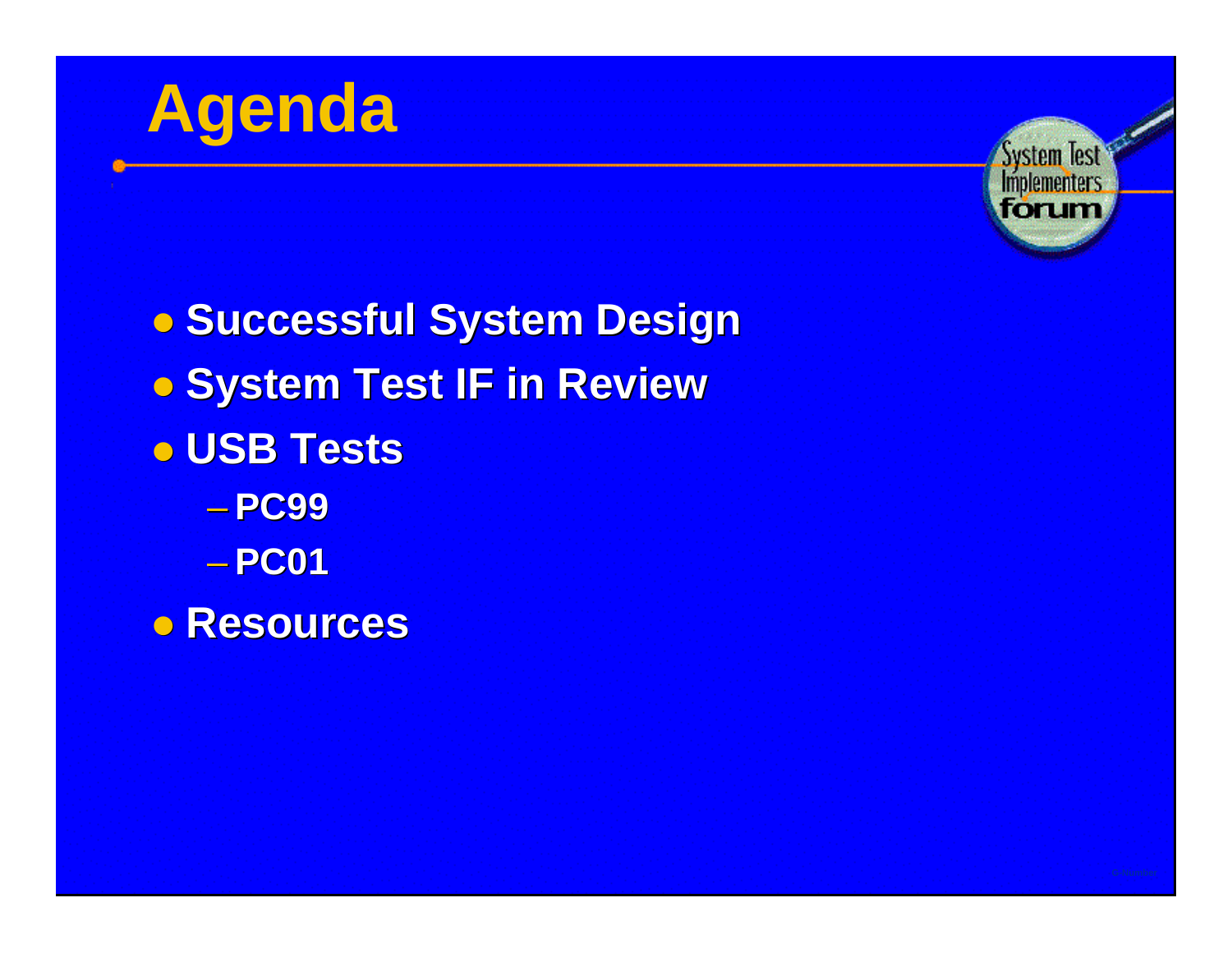## **Design for Requirements**



**Intel and Microsoft recognize that** – **consistent, objective PCxx tests are needed** – **earlier in the design process in order to** – *design-in* **the ability to** – **meet the PCxx requirements** – **prevent last minute redesigns**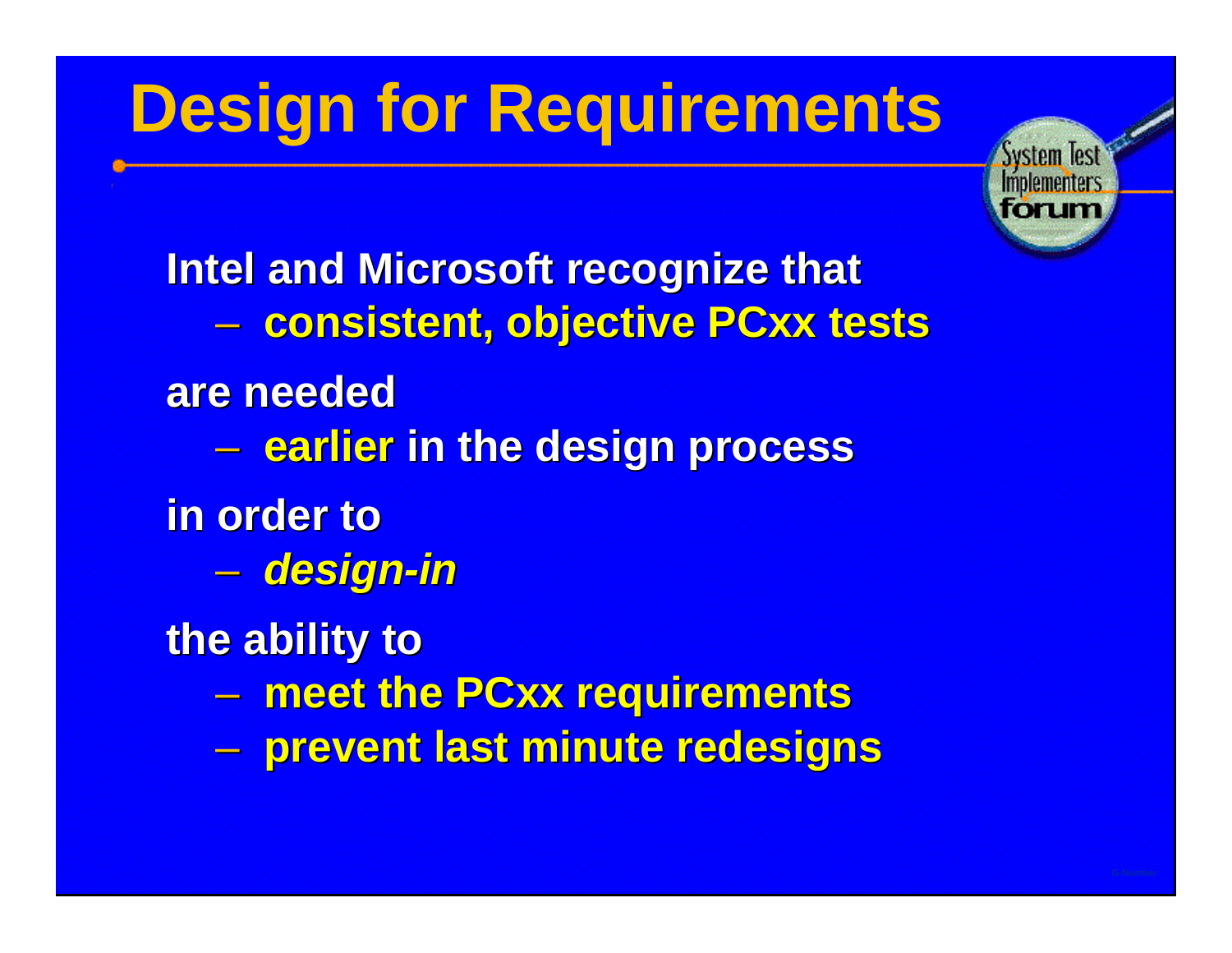#### **Designing-In to Meet Requirements System Test Implementers** forum System Test **Windows** ® **Logo Tests** forum **PCXX Test Suites** PC 99 Hardware Test Specification E **Intel PASS System Design Guide and Test Specifications co-authored FAIL by Intel and Microsoft**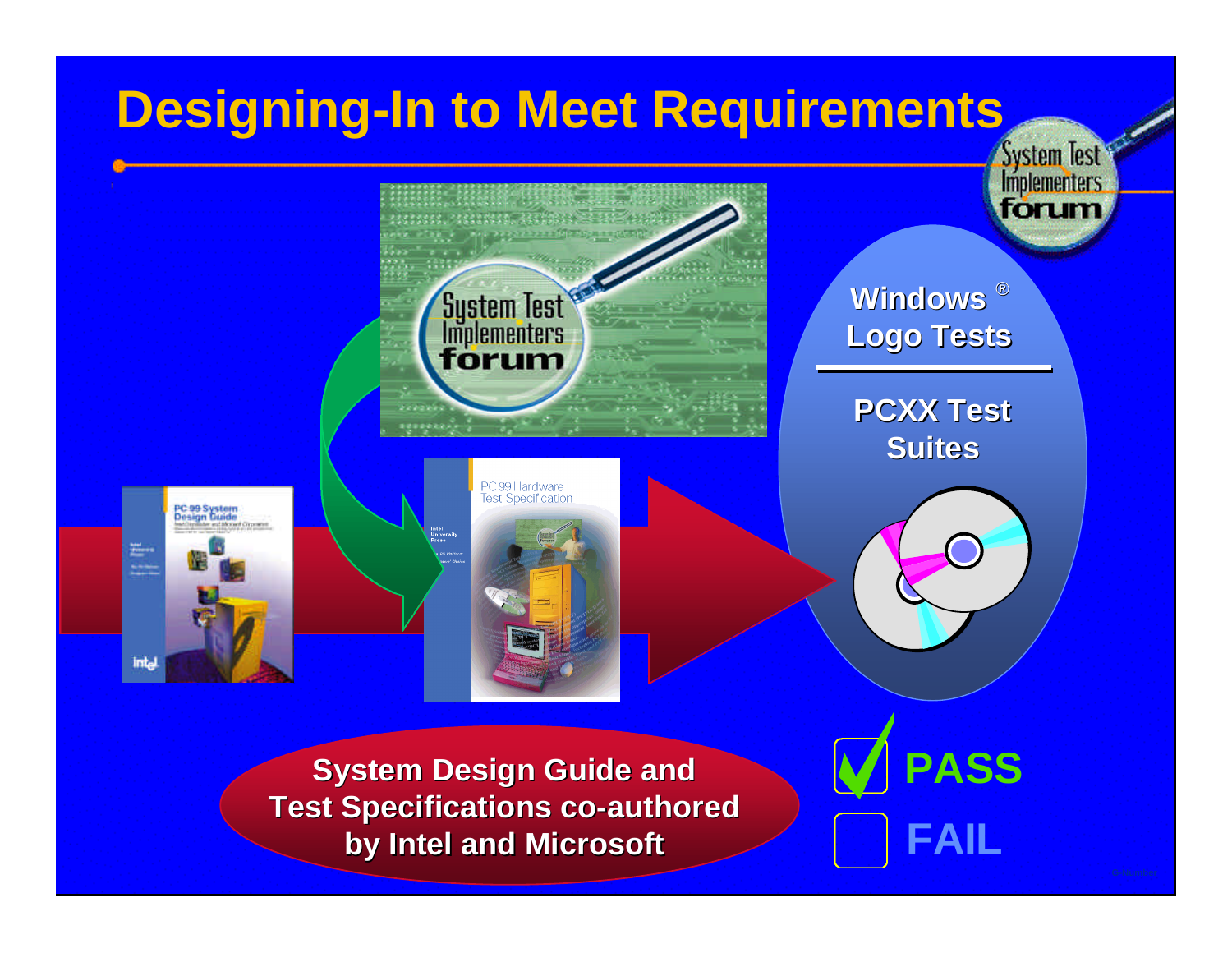## **System Test IF Process**



- **. PC XX System Design Guide testing criteria are derived from published specs:** *PCxx System Design Guide* **(SDG),**
- **Test Specification then provides a set of objective, nonarbitrary test criteria (Assertions)**
- **Test algorithms are derived from the Assertions.** – **Method and process defined**
- $\bullet$  **Test Tools Pass/Fail results mapped to Assertions.**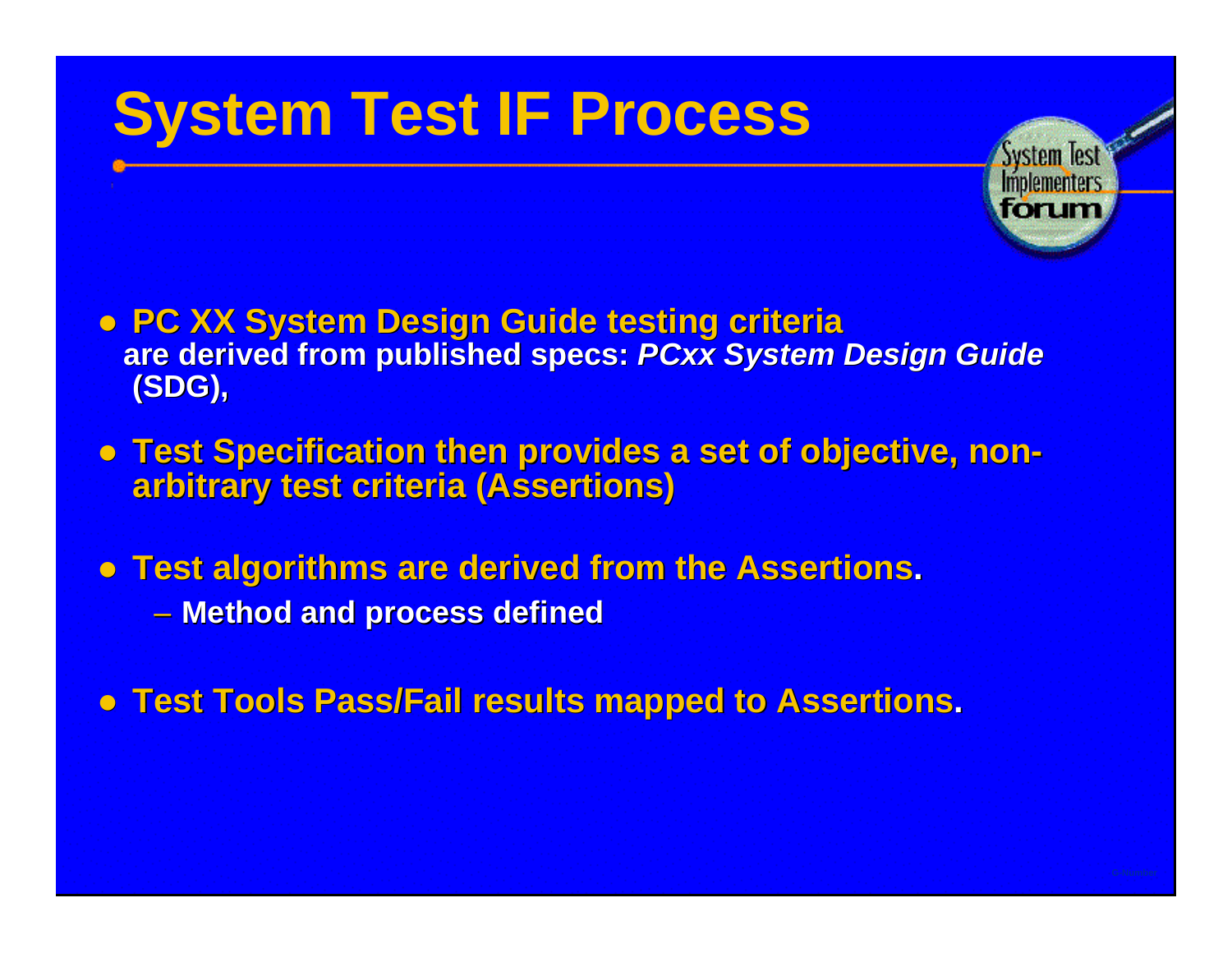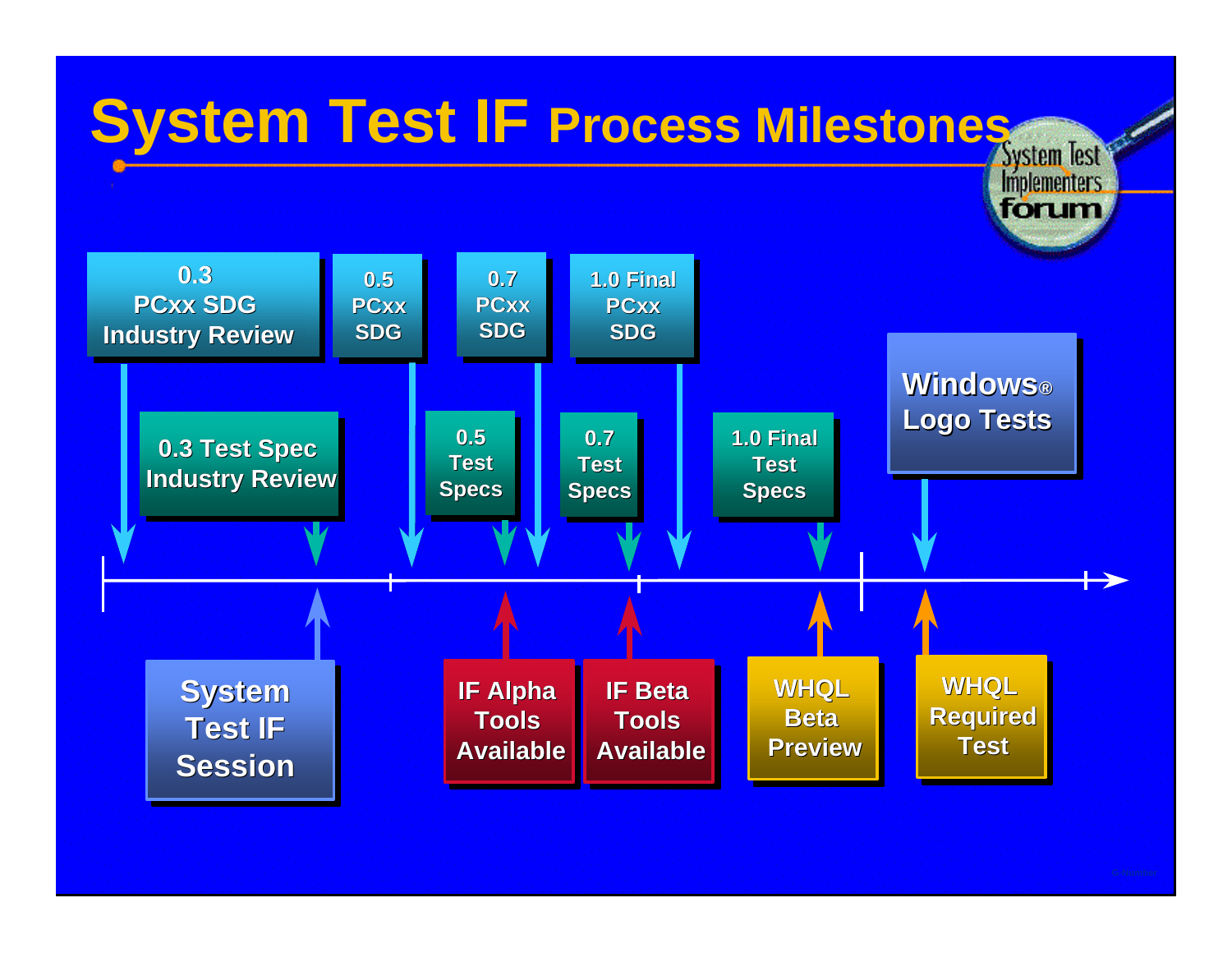## **Available PC 99 Tests**

- **. Video Input**
- l **PC Cards**
- **Remote Boot**
- **. Audio**
- **o** Graphics
- l **USB**
- **b** ATAPI
- **. Speech Input**

l **PCI** l **ACPI o Still Image** l **TV Out . Video Telephony b**  $AGP$ 



**System Test Implementers** fonm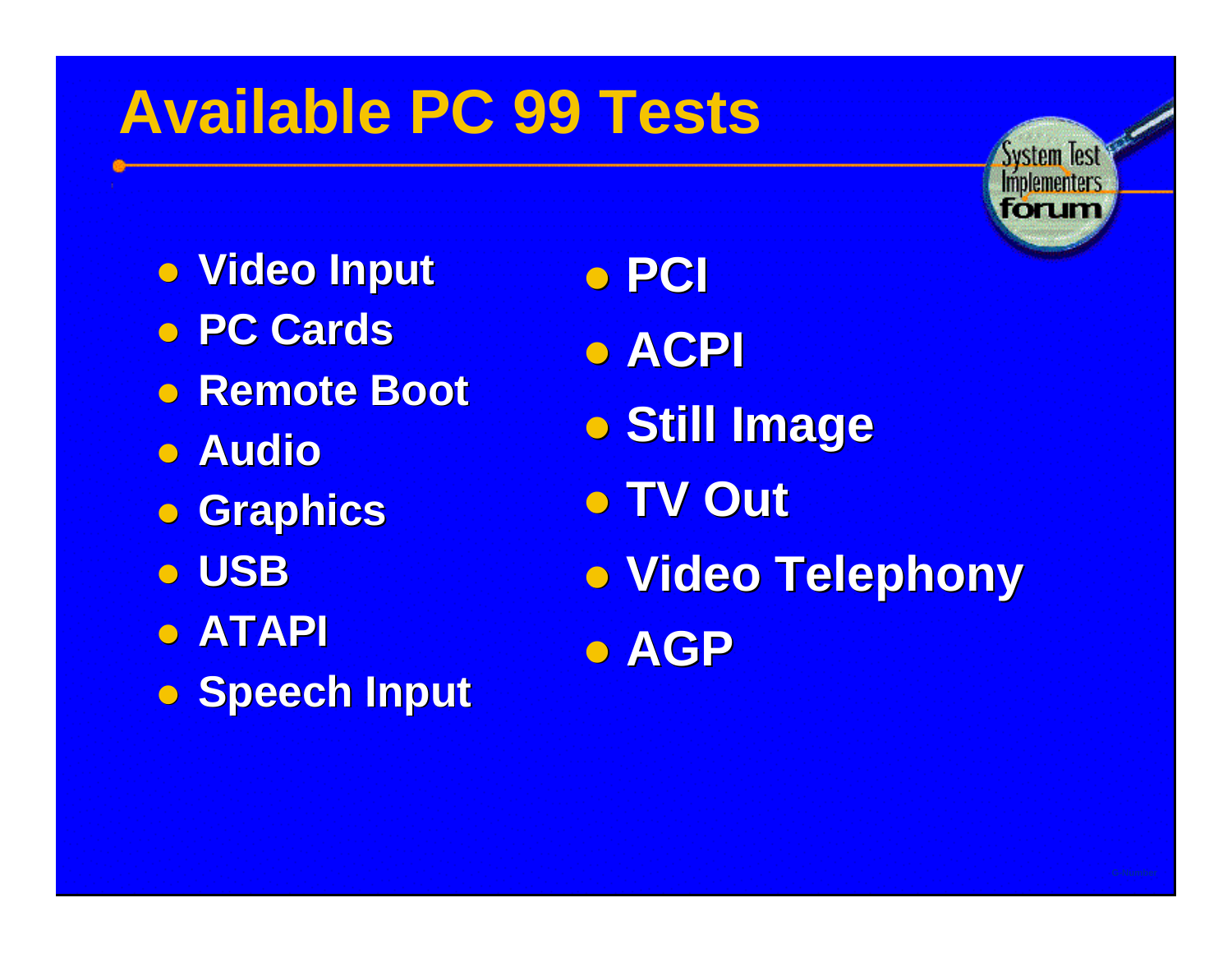### **Future PC 2001 Tests**



**o** USB **.** Docking **Stations • Remote Boot l** DVI  $\bullet$  **Monitors c** 1394

l **ATA** l **ACPI Craphics** l **Video** l **AGP**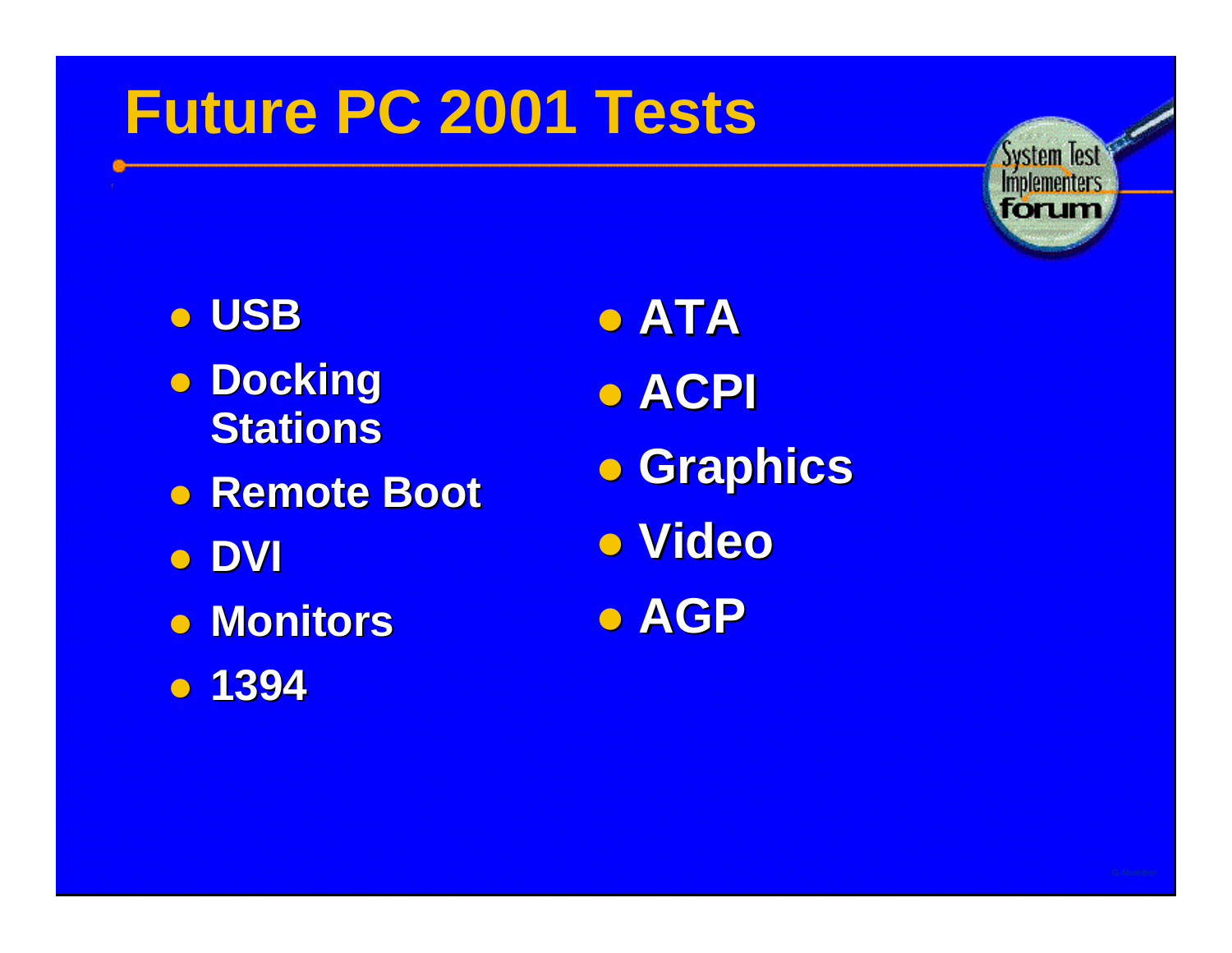## **PC 99 USB Test Areas**



- $\bullet$  **USB System Port Presence**  $\bullet$  **USB Keyboard Bios Support**  $\bullet$  **USB Isochronous Alternate Interface Presence**  $\bullet$  **USB Device Class Compliance**
- $\bullet$  **USB Hub Specification Compliance**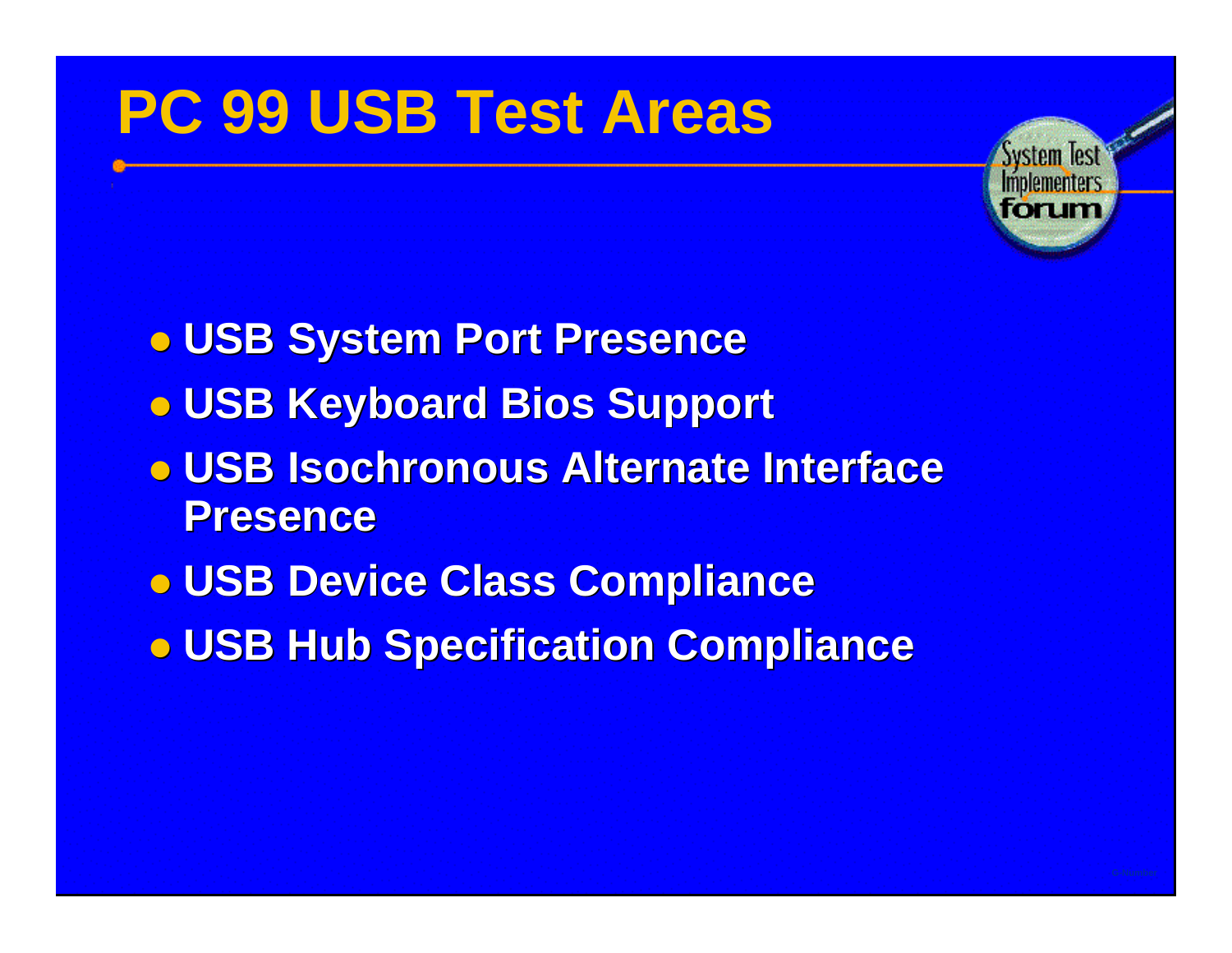### **PC 2001 USB Test Areas**



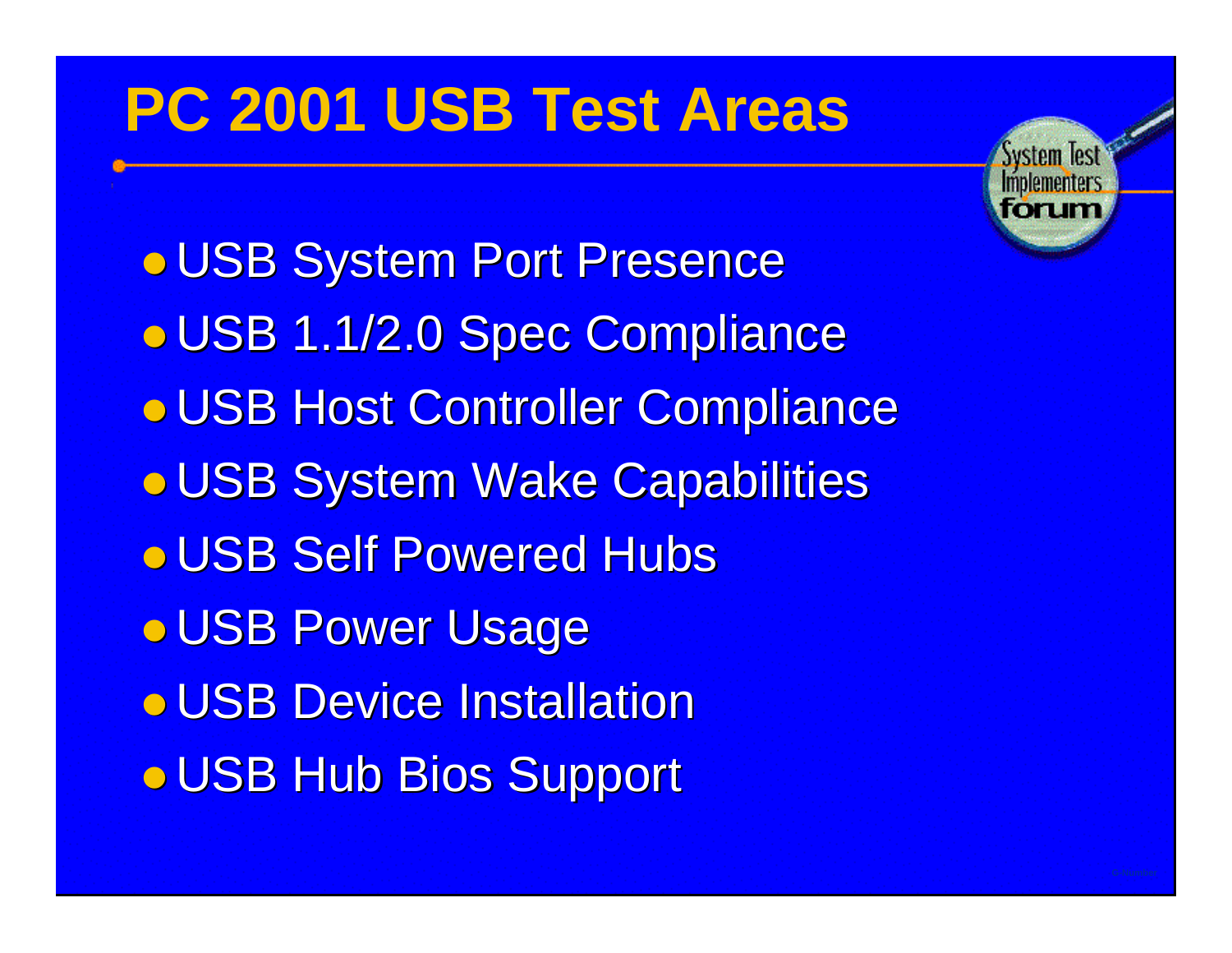### **Resources**

- **PC 99 H/W verification tests** 
	- **Run at this Conference**
	- **Available at www.systemtest.org**
- **Draft 0.5 PC '01 H/W Test Spec** 
	- **Available 4/00 on IF Web site: www.systemtest.org**
	- **30-day review for industry comments**
	- **Participate in IF industry reviews**
- **. Send us your test feedback and/or issues** 
	- **IF Web site: www.systemtest.org**
- **C** System Test Events
	- **Test Spec Reviews (7/00)**
	- **TestFests (Members)**

#### **We Welcome Your Support and Input!**

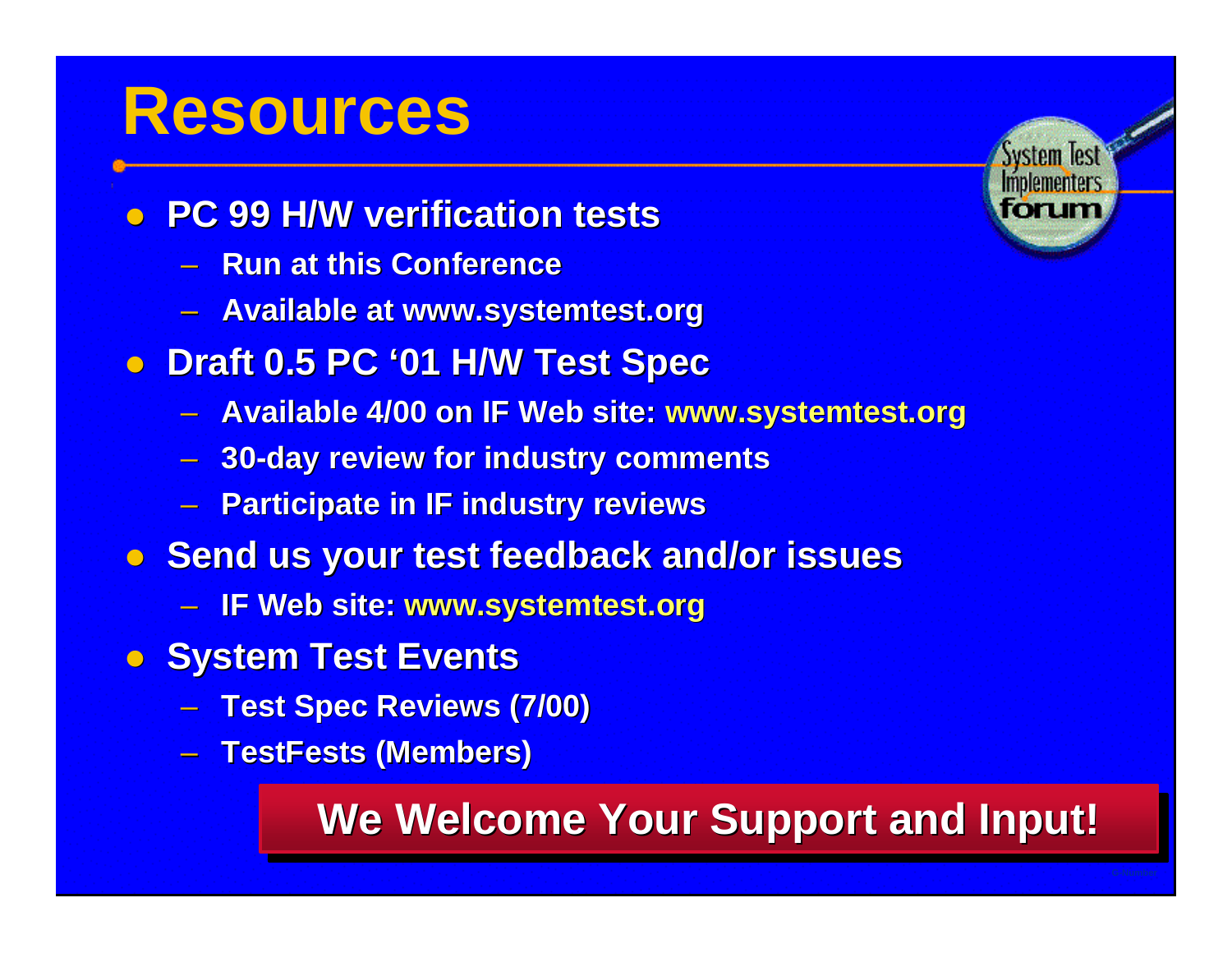

# **QUESTIONS?**